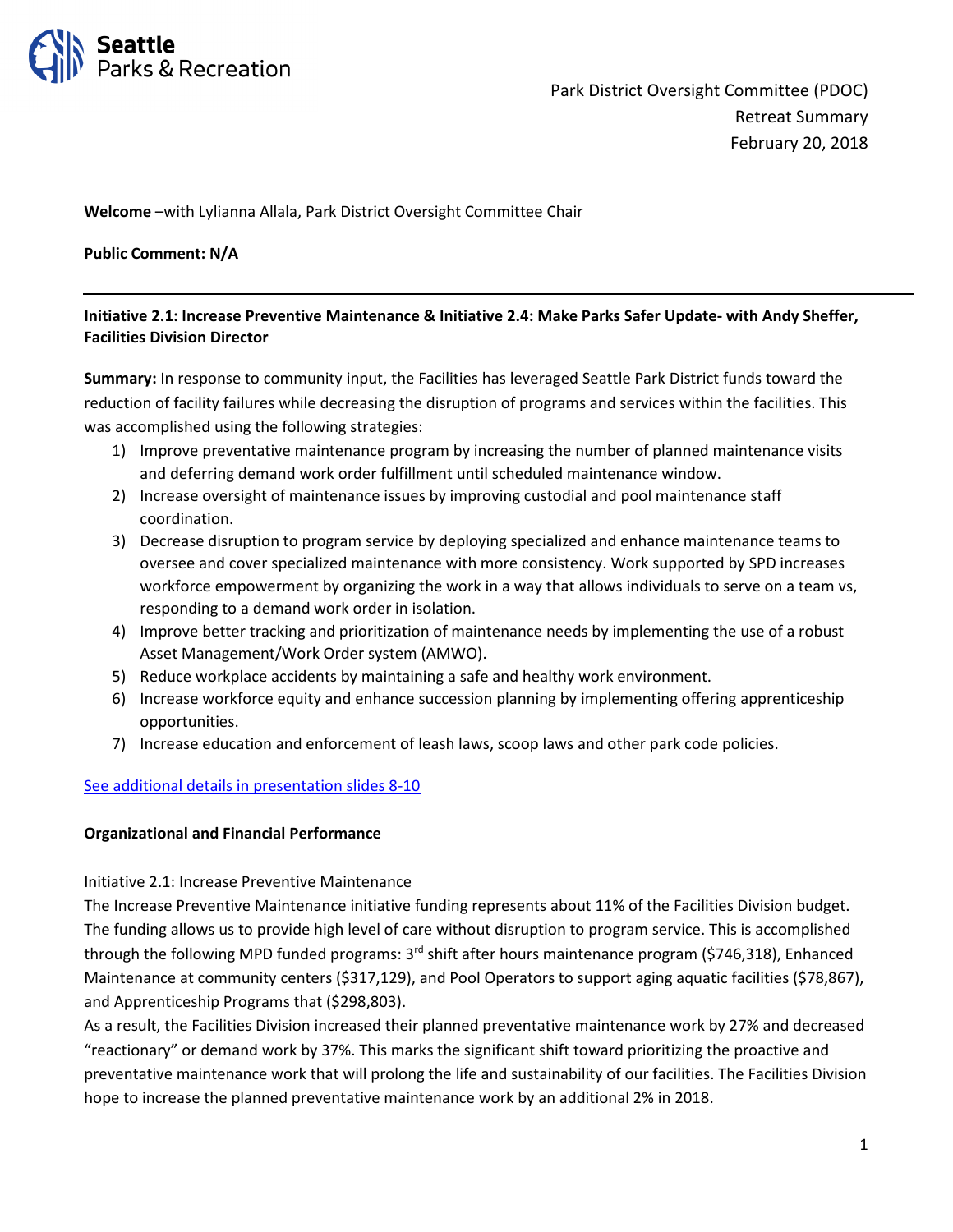Initiative 2.4: Make Parks Safer

The Make Parks Safer initiative supports a collaboration with Animal Control to educate park users on leash and scoop laws and other park code policies.

In 2017, the number of citations issued increased by 42% from 455 citations 700. In 2108, this work will move under the Parks and Environment division.

See additional details in presentation slides 11-14

# Q&A, Comments- Initiative 2.1: Increase Preventive Maintenance & Initiative 2.4: Make Parks Safer Update

# Q1: 3 generation of rec centers, is there a measurable difference of cost to the division in maintaining the 7 or 8 oldest centers?

A1: Our current data not as reliable enough to make valuable inferences. Our new Asset Management Work Order and financial systems will help us more accurately assess those impacts.

### Q2: What kinds of savings are associated with LED upgrades in facilities?

A2: We measure the success of these efforts by energy cost savings and labor cost saving associated with replacement of the device. Data still collecting data because the tech is changing. Labor more, than energy, more than material costs, many other innovations like eliminating manual switches.

### Q3: How do you quantify increased productivity

A3: At this time, we track work order completion rate, total hours by demand or preventative maintenance categorization, and total maintenance hours by repair reason. We also monitor claims associated with incidents at our facilities and open spaces.

#### Q4: Is the Seattle Parks and Recreation Facilities Division's work include field maintenance?

A4: Facilities Division is charged with the maintenance of synthetic athletic fields. Grass athletic field maintenance is the responsibility of the Parks and Environment division.

### Q5: How is the emergency maintenance reported? How can we improve public awareness of and access to this resource to ensure service equity?

A5: Emergency maintenance issues can be reported through the City's "Find It, Fix It" app or Seattle Parks and Recreation's Park Duty Officer (PDO) line. The PDO line telephone number is posted at many park locations.

#### Q6: How Facilities Division support the Parks Inspection Program?

A6: The Parks Inspection Program is managed primarily by the Parks and Environment. If a maintenance issue is found, the volunteer generates a work order that is routed to the Facilities Division and addressed.

# Q7: If program was double the size would you follow same strategies or would change?

A7: If we had access to additional resources w would prioritize increases in weekend coverage, emergency response and create separate crews for play area and concrete maintenance to better. We would also establish a more robust apprenticeship program to increase gender diversity within our shops.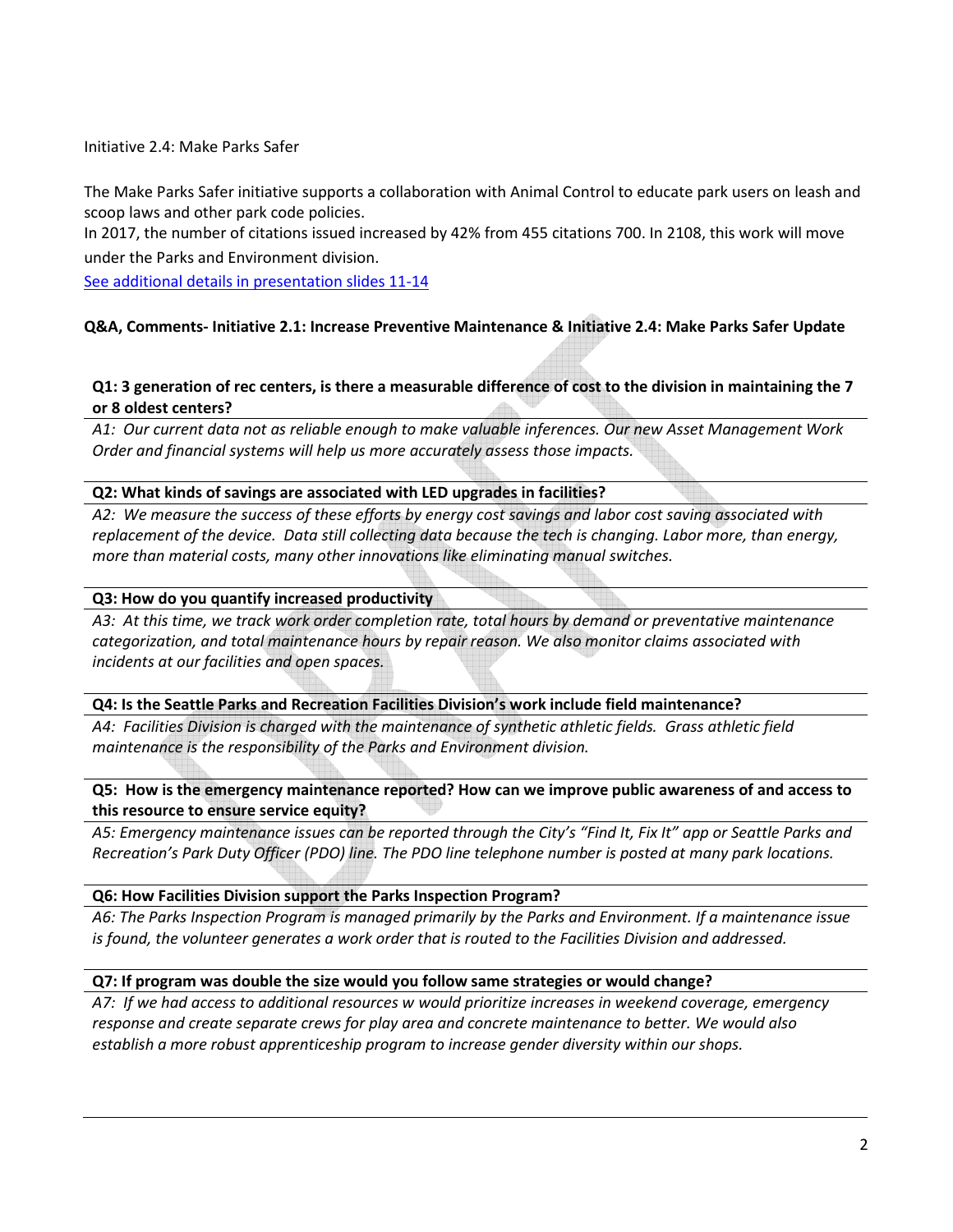### Q8: What is the demographic composition of Seattle Parks and Recreation's (SPR) Skilled Trades workforce?

A8: Please find demographic data regarding the Skilled Trades workforce at SPR as posted in the HRIS database on March 1, 2018.

| <b>EEO Employee Count</b>        |   |                      |          |          |                            |
|----------------------------------|---|----------------------|----------|----------|----------------------------|
|                                  | ⊟ | <b>Skilled Craft</b> |          |          | <b>Skilled Craft Total</b> |
| <b>Race Ethnicity</b>            |   | F                    |          | м        |                            |
| American Indian/Alaska Native    |   |                      |          | 1        |                            |
| Asian                            |   |                      | $\Omega$ | 7        |                            |
| <b>Black or African American</b> |   |                      | $\Omega$ | 7        |                            |
| Hispanic or Latino               |   |                      | 1        | 4        |                            |
| Nat Hawaiian/Oth Pac Islander    |   |                      | $\Omega$ | $\Omega$ |                            |
| Not Specified                    |   |                      | o        | $\Omega$ |                            |
| Two or More Races                |   |                      | $\Omega$ | $\Omega$ |                            |
| White                            |   |                      | 2        | 39       | 41                         |
| <b>Grand Total</b>               |   |                      | 4        | 58       | 62                         |

# Initiative 4.10: Performance Monitoring and Strategic Management- with David Takami, Strategic Advisor

Summary: An outline for the structure of the upcoming Seattle Park District 2017 Year-end report was presented and committee feedback was provided. A timeline for the production of the reports was reviewed and discussed. Women Business Enterprise (WBE) Certified design firm, Parker Design House was selected to design the "look" of the report. The Get Moving Program Community Engagement Ambassadors (CEAs) will have an integral part in collecting quantitative data from program participants.

# Report Outline

Report will be 20 pages in total I. Introduction (2 pages) II. Overview/Background (3 pages) III. Background (1 page) IV. Oversight Committee: members and meetings (1 page) V. Finances (2 pages with charts) VI. 2017 Funding and Spending Plan (2 pages) VII. 2017 Accomplishments (4 pages with photos)

# Report Development and Production

| Early Feb.                                              | Year-end results from Park District programs, staff                  |  |  |
|---------------------------------------------------------|----------------------------------------------------------------------|--|--|
| Feb. 20                                                 | Annual Report outline presented to Park District Oversight Committee |  |  |
| Mid-March                                               | First draft completed; internal review begins                        |  |  |
| March 20                                                | First draft presented to PDOC                                        |  |  |
| March 31                                                | Final draft completed, sent to graphic designer                      |  |  |
| Mid-April                                               | First designed draft finished by Parker Design                       |  |  |
| End of April                                            | Final design completed, sent to printers                             |  |  |
| End of April                                            | Final report posted on web, printed, distributed                     |  |  |
| See full PowerPoint presentation for additional details |                                                                      |  |  |